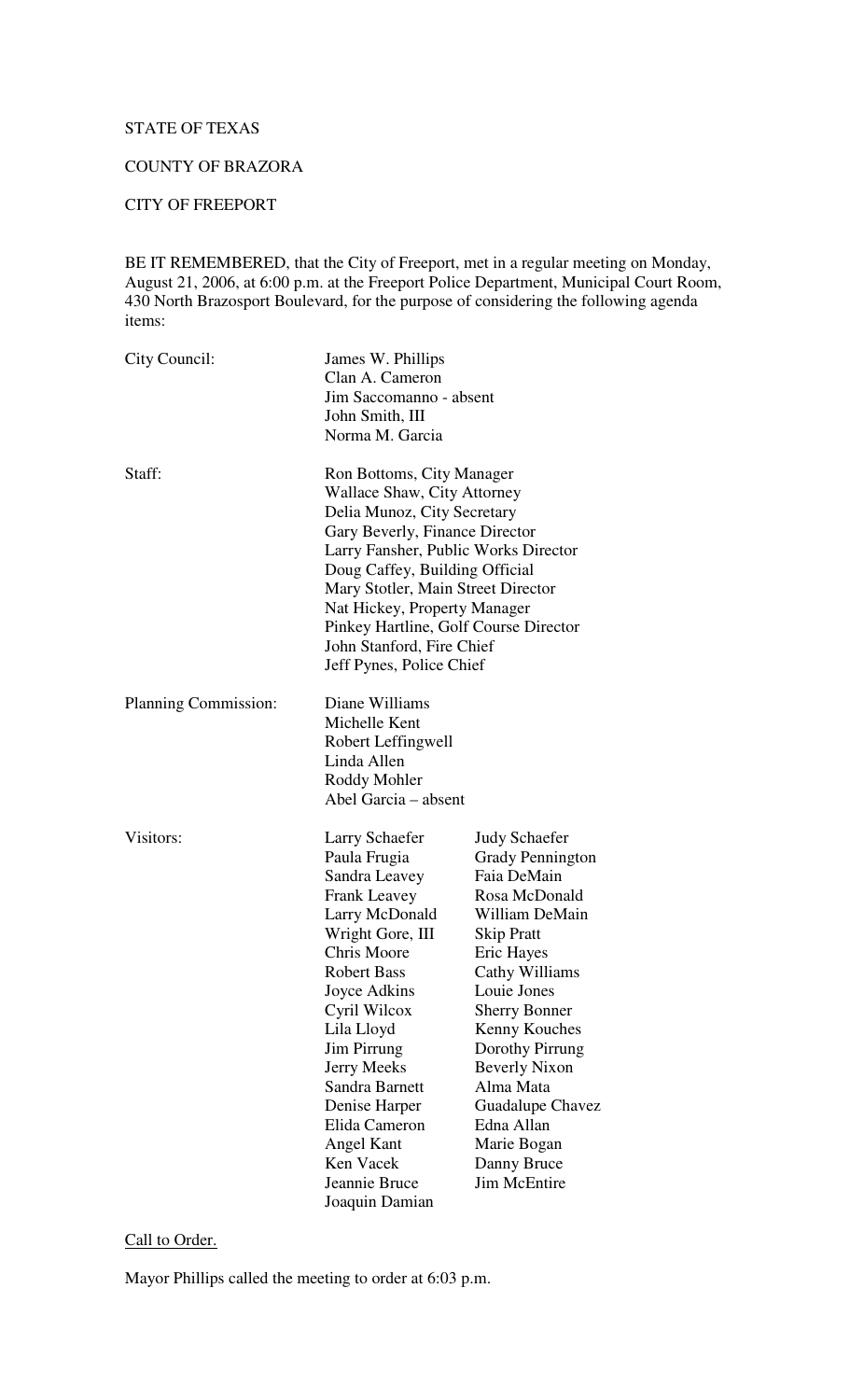#### Invocation.

Chris Moore of the Velasco Baptist Church offered the invocation.

Pledge of Allegiance.

Mayor Phillips led the Pledge of Allegiance.

Approval of the August 7, & August 10, 2006 City Council Minutes.

On a motion by Councilman Cameron, seconded by Councilman Smith, with all present voting "aye", Council unanimously approved the minutes of August 7, 2006 and August 10, 2006 as amended.

Attending Citizens and Their Business.

Jim Pirrung of 101 Dolphin Lane said he had a casual conversation with a neighbor who has their house for sell on Redfish Lane. They had two acceptable offers but were withdrawn because they could not get their boat up the canal. He suggested the City get a dredging program started.

Joaquin Damian of 915 West 7<sup>th</sup> Street, had concerns about Waste Management and the new post office. He asked to speak on these items on the agenda.

Skip Pratt of  $1027$  West  $8<sup>th</sup>$  Street said that parking on the street has gotten worse. Vehicles parked along the street leaving only one lane open. He suggested installing no parking signs.

Robert Bass of 224 W. Park thanked the City official for their hard work and positive improvements through out the City. He said that Councilman Cameron representing Ward A should be behind the City projects and not vote on his personal opinions.

Joyce Adkins of 102 N. Ave. C. said that people vote for Council for many reasons. They need to talk to their constituents to see what they want. It is unfair to allow one Councilman to be criticized. She said the people never signed on to finance a marina.

Pixie Floyd of 832 Leder Street asked how much each election was costing the City. Mr. Bottoms said it was \$7,000 to \$10.000.

Angel Kant of 115 West Broad said there have been cases where the City had violated the Texas Open Meeting Act. She passed out a 2006 Open Meeting Act book to all of the Councilman to read. She thanked Councilman Cameron for being prompt when she had questions.

Cathy Williams of 112 Brazos Landing Court asked how the City planned to get land from Walker Royal if the City builds the marina. Mayor Phillips stated that the question had not been addressed.

Faia DeMain of 1707 W. 11<sup>th</sup> Street, said every time something positive happens in the City, the negative issues arises.

Wright Gore, III, asked if the City would consider publishing the Municipal Codes and the Home Rule Charter on the City's website.

Pastor Chris Moore of 1867 Acacia Circle, asked that this generation not be selfish and plan positively for our next generation.

**Public Hearing**: Joint Public Hearing with the Planning Commission to consider Granting a specific use permit to the United States Postal Service to construct and operate a new post office on Lots 1-24, Block 662, Velasco Townsite, within the corporate limits of said city, known as 924 North Ave. F.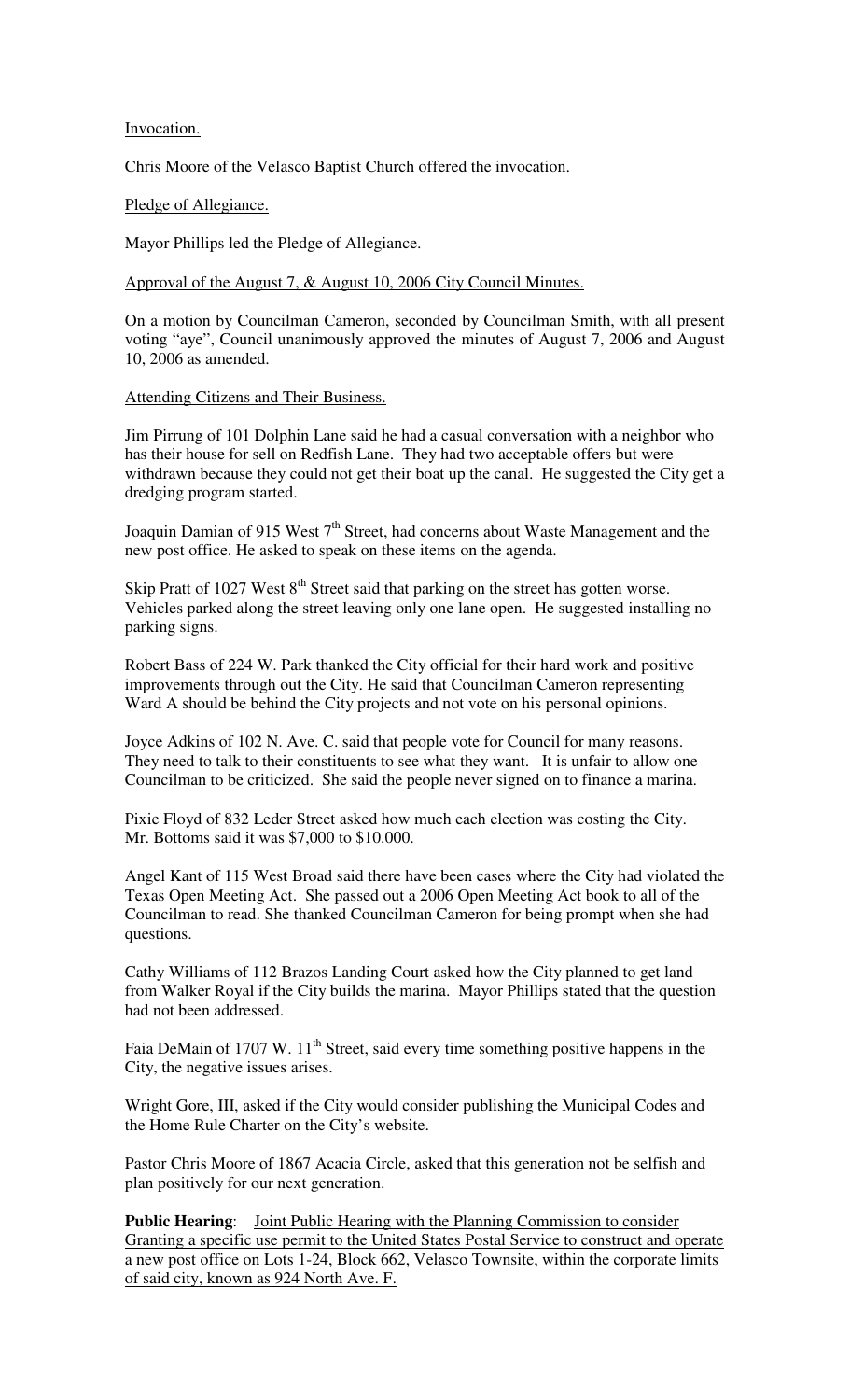There being a quorum with the City Council and the Planning Commission, Mayor Phillips opened the public hearing at 6:35 pm.

Joaquin Damian said that Specific User Permits were abused and did not think the City should be issuing Specific Use Permits to the Post Office. He asked how much had the City spend on demolishing and how much property had we given away to the post office.

Angel Kant asked how large the new post office facility would be. Mayor Phillips stated that he did not have the measures but thought it was like Clute's post office.

Beverly Nixon asked for the present zone for the new Post Office. Mr. Shaw answered R-3.

Skip Pratt asked what would happen to the old post office building. Mayor Phillip said the building belonged to a private individual.

Joyce Adkins asked if the City had plans on re-figuration on the streets. Mayor Phillips said the Planning Commission would be reviewing the plans.

Diane Williams, chairman of the Planning Commission recommended that the City issue the Specific Use Permit for the new Post Office.

There being no further questions or comments, Mayor Philips closed the public hearing at 6:47 p.m.

Consideration of the approval of Ordinance No. 2006- 2129 granting a Specific Use Permit to the United States Post Office, locally as 924 North Ave. F.

On a motion by Councilman Cameron, seconded by Councilwoman Garcia, with all present voting "aye", Council unanimously approved Ordinance No. 2006-2129 granting a Specific Use Permit to the United States Post Office, locally known as 924 N. Ave. F.

Consideration of the approval of Ordinance No. 2006-2130 amending Chapter 119 of the Code of Ordinance of said City regulating Taxicab.

On a motion by Councilman Smith, seconded by Councilman Cameron, with all present voting "aye", Council unanimously approved Ordinance No. 2006-2130 amending Chapter 119 of the Code of Ordinance of said City regulating Taxicabs.

Consideration of the approval of Ordinance No. 2006-2131 amending sections 94.03 and 94.05 of the Code of Ordinance to conform the same to the applicable provisions of the Junk Vehicle law now contained in subchapter E of Chapter 683 of the Texas Transportation Code.

Mr. Shaw recommended that Council amend the junk vehicle law to conform to State Law requiring an administrative hearing.

On a motion by Councilman Smith, seconded by Councilwoman Garcia, with all present voting "aye", Council unanimously approved Ordinance No. 2006-2131 amending sections 94.03 and 94.05 of the Code of Ordinance to conform the same to the applicable provisions of the Junk Vehicle Law now contained in subchapter E of Chapter 683 of the Texas Transportation Code.

Consideration of the approval of Ordinance No. 2006-2132 adding a chapter 37 to Title III: Administration within the Municipal Code of the City of Freeport, Texas, to prohibit the use or authorization of loans involving public funds to a private business.

Wright Gore III, asked if the proposed ordinance was written as presented. City Secretary said it was. He asked if he could have a certified copy if it passed. Mr. Phillips said he could as soon as he signed the ordinance. Mr. Shaw explained that he could not support this ordinance, because it was against the City Charter and did not approve the form.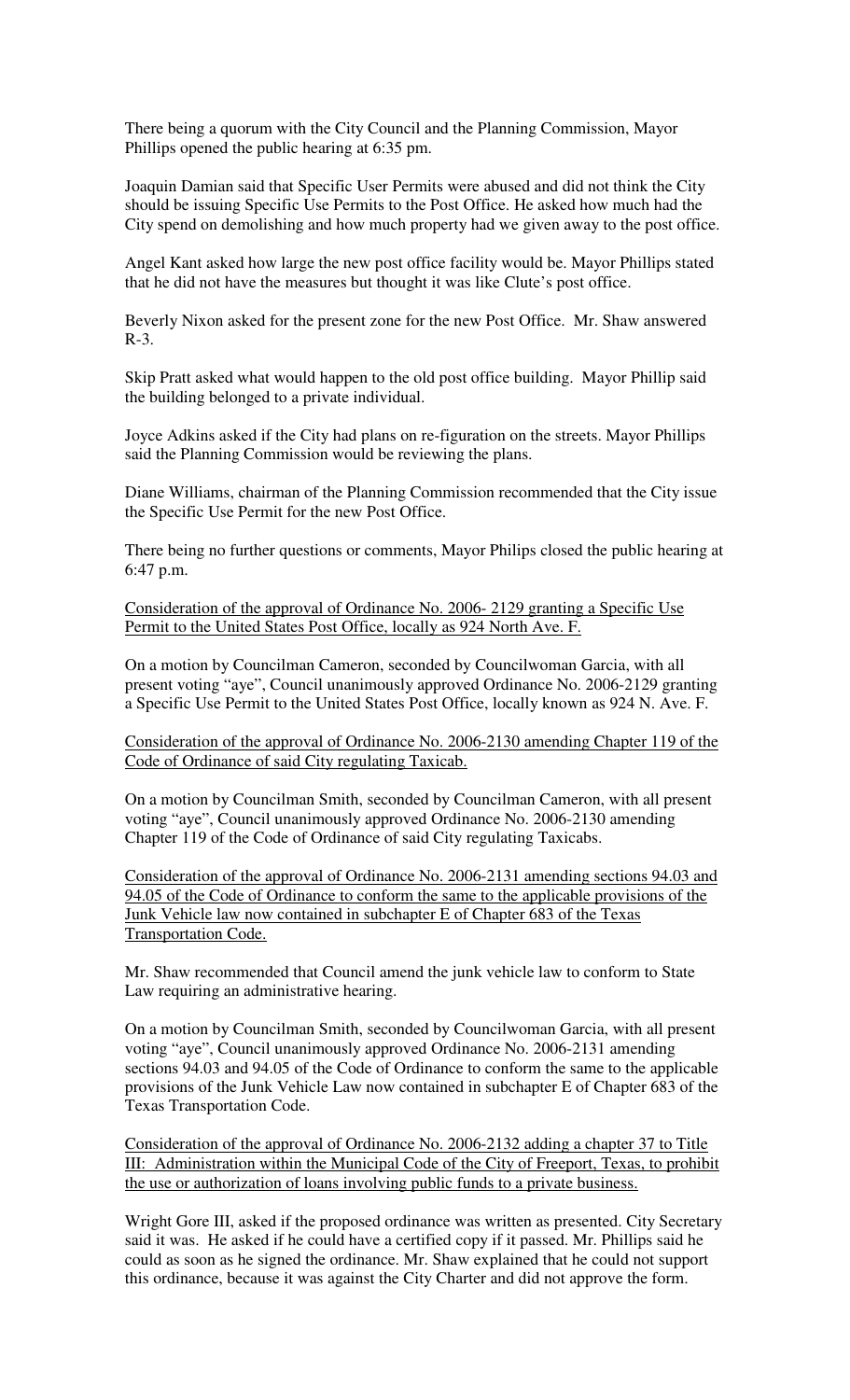On a motion by Councilman Cameron, seconded by Councilman Smith, with all present voting "aye", Council unanimously approved Ordinance No. 2006-2132 adding a chapter 37 to Title III: Administration within the Municipal Code of the City of Freeport, Texas, to prohibit the use or authorization of loans involving public funds to a private business.

Consideration of the approval of Ordinance No. 2006-2133 amending the budget for fiscal year 2005-2006.

On a motion by Councilman Smith, seconded by Councilwoman Garcia, with all present voting 3-1, Council approved Gary Beverly's recommendation to approve Ordinance No. 2006-2133 amending the budget for fiscal year 2005-2006. Councilman Cameron opposed.

Consideration of the approval of a request by Main Street for street closures to hold Summertime Blues Festival on September lst, 2nd, 3rd, 2006 and Summertime Blue Sprint Triathlon to take place on Sunday, September 3, 2006.

On a motion by Councilwoman Garcia, seconded by Councilman Smith, with all present voting "aye", Council approved Mary Stotler request for street closures to hold Summertime Blues Festival on September lst, 2nd, 3rd, 2006 and Summertime Blue Sprint Triathlon to take place on Sunday, September 3rd, 2006.

Consideration of the approval of authorizing the Mayor to sign an agreement with CenterPoint for an easement for a new transmission line along FM 1495.

On a motion by Councilman Smith, seconded by Councilwoman Garcia, with all present voting "aye", Council unanimously approved the Mayor to sign an agreement with CenterPoint for an easement for a new transmission line along FM 1495.

Consideration of the approval of the need to levy tax rate in excess of the effective tax rate of 0.622612 for the 2006 tax year and setting the dates for the required public hearings.

On a motion by Councilwoman Garcia, seconded by Councilman Smith, with all present voting: Record Vote: Councilman Smith "aye",

> Councilwoman Garcia, "aye" Mayor Phillips "aye", Councilman Cameron "nay"

To cancel the September 4, 2006, meeting due to Labor Day Holiday and schedule two budget public hearing dates for September 11th and 18th and one for adopting the tax rate on September 25, 2006. Councilman Cameron opposed.

Consideration of the approval of setting a date on adopting the budget for fiscal year 2006-2007.

On a motion by Councilman Cameron, seconded by Councilman Smith, with all present voting "aye", Council unanimously approved setting September l8, 2006 for a budget hearing for fiscal year 2006-2007.

Consideration of the approval of setting a date for rebidding Residential Solid Waste Services.

On a motion by Councilman Smith, seconded by Councilwoman Garcia, with all present voting "aye", Council approved Mr. Shaw recommendation to have the City Manager negotiate with a contract for Residential Solid Waste Services.

## Elected Official Report

On August l8, 2006, Councilman Smith and Councilwoman Garcia attended a Mariachi Concert at the Brazosport High school, sponsored by St. Mary Star of the Sea Church. Mayor Pro Tem, John Smith, read out a proclamation to the audience.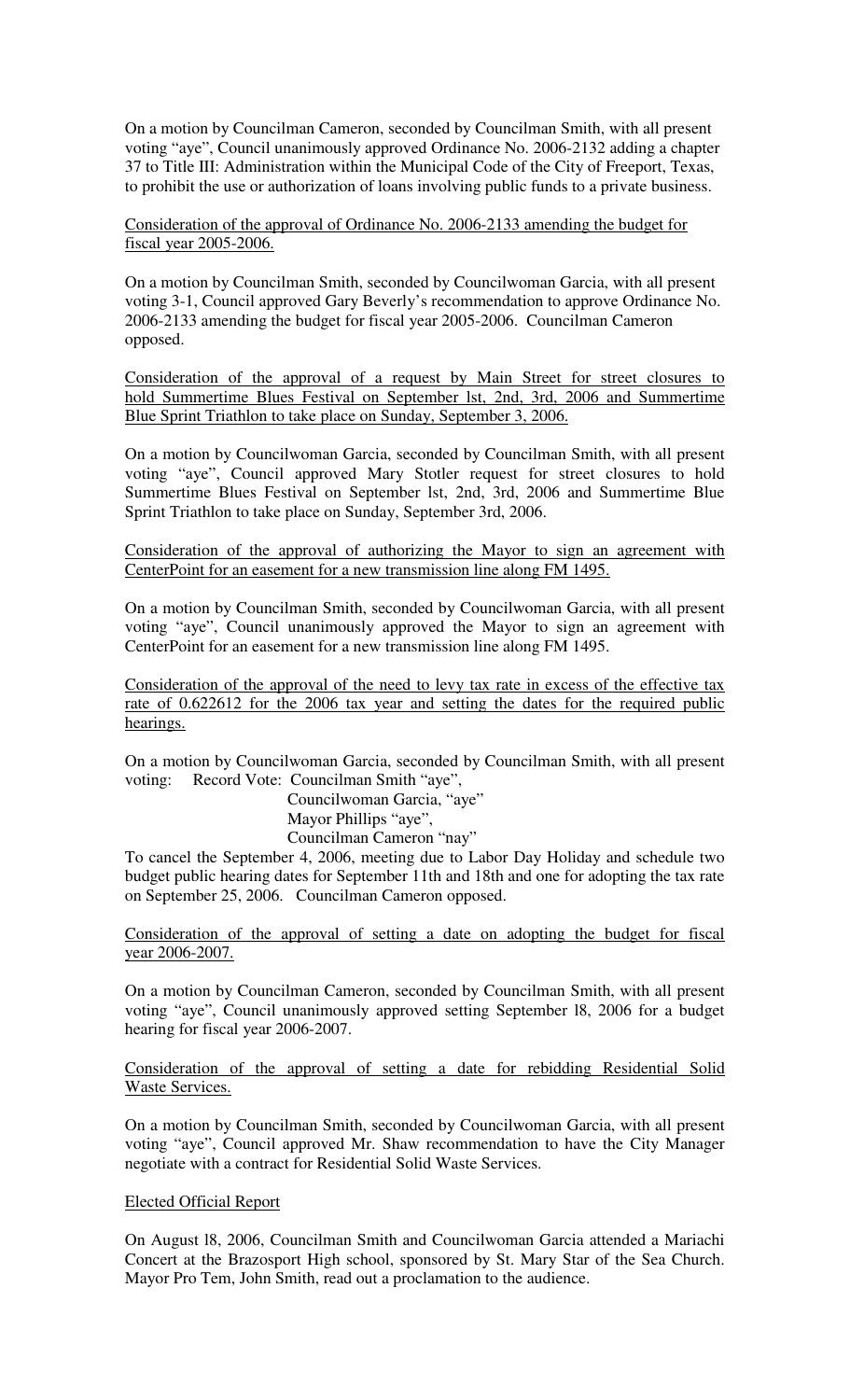Mayor Phillips attended the Brazoria County Alliance meeting. A new company, not yet named is moving to Angleton, hiring around 300 people. The SPCA agreed to take in domestic animals and other road kills. The shelter is operating at 98% capacity, good time to adopt.

#### **Work Session**

## Administration Report

Pinkey Hartline reported the golf course in great shape. A few tournaments lined up this month.

Chief Pynes very busy at the Police Department. Significant progress on the shooting of a shrimper aboard an abandoned boat. He will be attending meeting on cold cases in Austin, Texas.

Jerry Meeks working on Yellowstone manholes and going towards Ave. H. Working on water leaks, sludge backing up due to rain.

John Stanford, busy preparing for Labor Day Holiday. He has applied for another grant, called ORCA , Office of Rural Community Assistance.

Mary Stotler submitting a \$25,000 grant from HGAC, well be used for furniture for the Memorial Park.

Larry Fansher reported on the Annual Rotary Shrimp Boil event scheduled on August 19, 2006. A very organized and well attended event, held at Freeport Municipal Park. He received numerous compliments on RiverPlace.

## Discussion concerning RiverPlace decking and fountain plans.

Mr. Bottoms discussed the decking and fountain plans for the RiverPlace. A deck extending over the entire length of the RiverPlace building and a lighted fountain in the river. The City will find out in September if grants will be available.

## Discussion concerning moving from privatization of Water & Sewer and Solid Waste to Municipal Services.

Mr. Bottoms said the City is looking at an increase of water & sewer and solid waste. Looking at all the options, providing a service and better rates. He believes the City could provide these services at a lower rate.

#### Discussion concerning Exporter Drive.

Mayor Phillips said it was a good idea to name the road that goes to the girl's softball field "Exporter Drive". Every city had a road named after their High School mascot. He asked for this item to be on the next agenda for action.